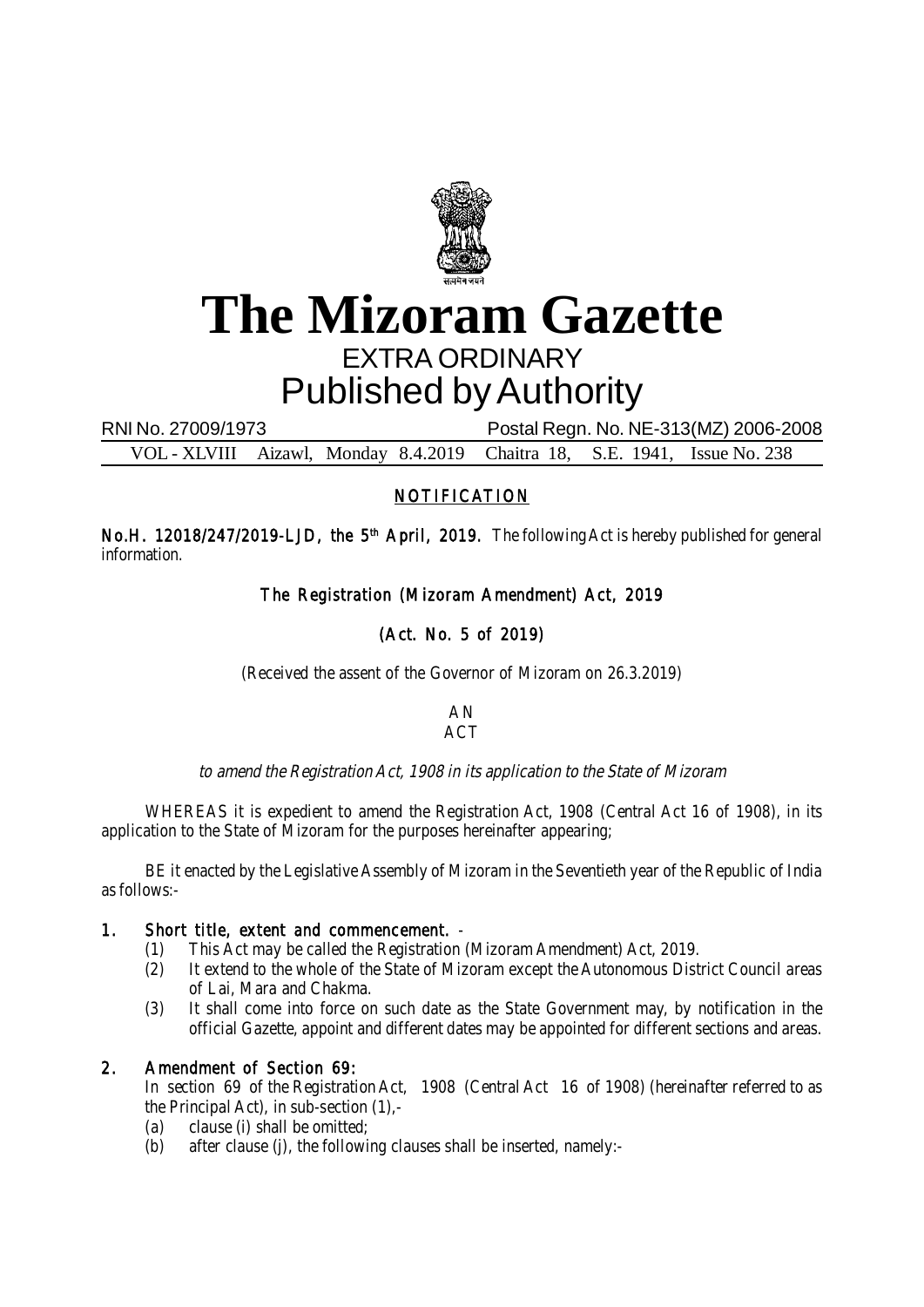#### $Ex-238/2019$  - 2 -

- "(k) regulating the procedure for presentation of various types of documents, appearance of executants for admission of execution, endorsements, and the manner of fixing signature and seal of registering officer, mode of payment of registration fees and other fees and such other processes when the document is presented for registration by electronic means;
- (1) regulating the process of registration referred to in sub-section (1) of section 70C by using electronic or other devices and printers including storage, retrieval and preservation and also the manner in which documents are indexed and certified copies, encumbrance certificates issued;
- (m) providing the manner in which and the safeguards subject to which the books may be kept in computer or in any other electronic form under sub-section (1) of section 16 A;
- (n) regulating the procedure for taking of photograph of identifying witnesses to a document presented before a registering officer;
- (o) providing for online registration of documents and enquiry before the registering officer when the document is presented before the registering officer by electronic means at any office of the registering officer;
- (p) providing for scanning the documents for their safety in electronic form;
- (q) providing for sending of memoranda of documents registered in electronic form;
- (r) regulating the manner of recopying of books, indexes or portions thereof;
- (s) the time within which and the manner of hearing and disposing of appeals under subsection (3) of section 80-A;
- (t) the manner of cancellation and the procedure to be adopted under sub-section (2) of section 82; and
- (u) any other matter which is required to be, or may be, prescribed."

#### 3. Insertion of new Part XI-A:

After section 70 of the Principal Act, the following new Part and sections shall be inserted, namely:

#### "PART XI-A

# REGISTRATION OF DOCUMENTS BY MEANS OF ELECTRONIC OR OTHER DEVICES.

- 70-A. Application of this part.- This part shall apply only to the areas in respect of which a notification is issued by the State Government under section 70-C.
- 70-B. Definition.- In this part, "Process of Registration of documents by means of electronic or other devices" shall mean and include maintaining various Books in electronic forms, scanning and preservation of documents with the help of computers, scanners and any other device used for the purpose of storage and retrieval when required.
- 70-C. Process of registration of documents by means of electronic or other device in the areas notified by the State Government-
	- (1) The State Government may, by notification, direct any District or Sub-District specified in this behalf that process of registration by means of electronic or other device shall be applicable and the documents admitted for Registration under this Act may be scanned or micro- filmed and their images stored and preserved with the help of electronic or any other device.
	- (2) On the issue of such notification, it shall be pasted in a conspicuous place at each registration office affected by the notification.
- 70-D. Application of Act to areas notified under section 70-C- In any District or Sub-District in respect of which notification has been issued under section 70-C, the following provisions of the Principal Act shall, for the purpose of this part be subject to the following modifications, namely:-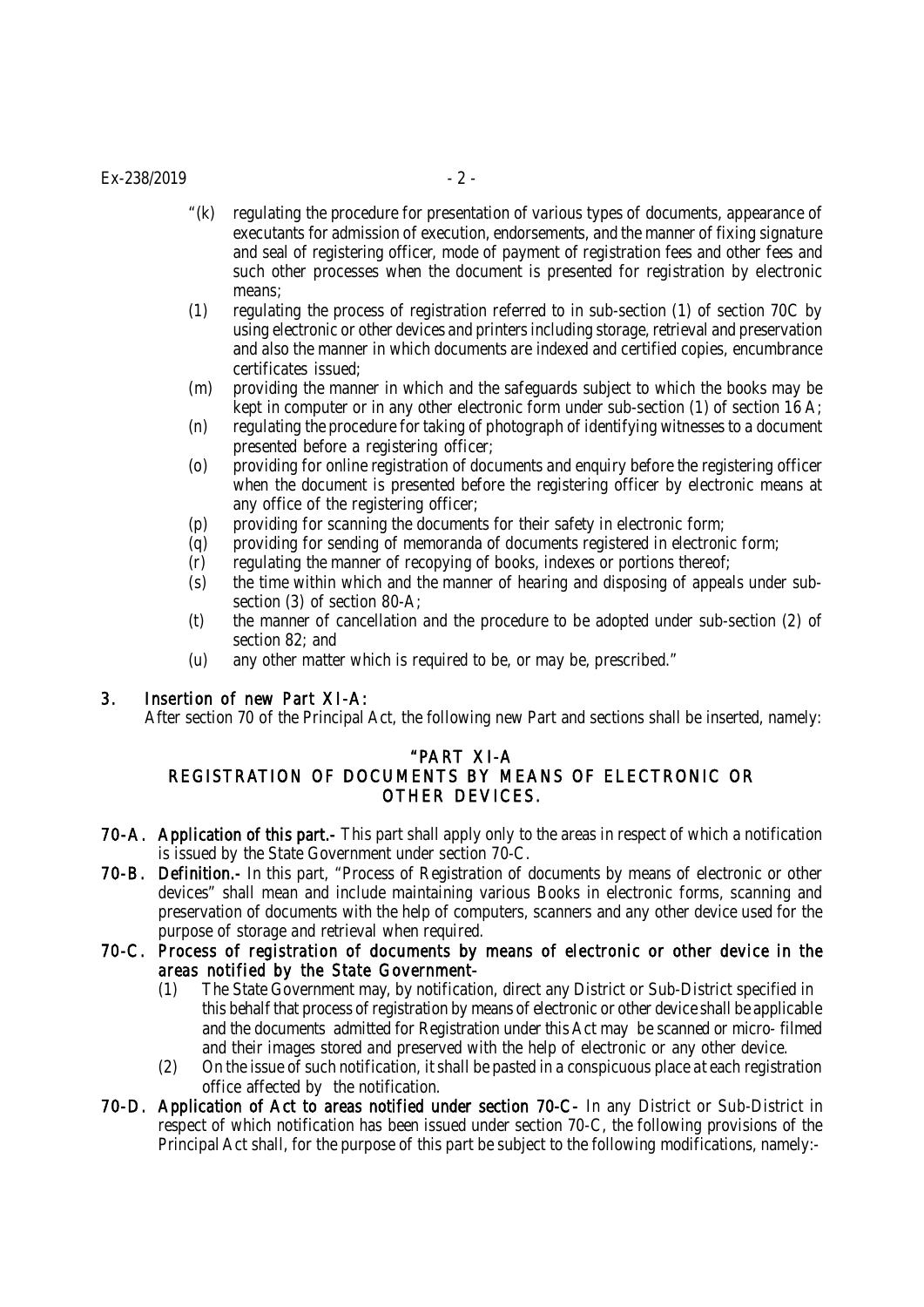- (a) in clause (2) of section 2, the words "and the information, storage devices or any other media" shall be inserted at the end;
- (b) in section 16, for sub-section (1), the following shall be substituted, namely:-
	- (1) "The State Government shall provide for the office of Registering Officer the books and the information, or image processing and storage devices or computer and scanners along with the software prescribed by the Inspector General from time to time necessary for the purpose of this Act."
- (c) in section 51, in sub-section (1), for the words " The following books" the words, figures and brackets "The following books and the information or storage devices as specified in sub-section (1) of section 16" shall be substituted.
- (d) in clause (c) of sub-section (1) of section 52 after the words "book appropriate therefor" the word "or stored in the electronic or other storage device" shall be inserted.
- (e) in section 54, after the word "copied" the words "or stored in the electronic or other storage device" shall be inserted.
- (f) in sub-section (1) of section 60, after the word "copied" the words "or where the document is stored in an electronic or other device the certificate shall contain the word " Registered" with Document No, Year, Book No. and Date" shall be inserted.  $(q)$  in section 61,-
	- (i) in the heading after the word "copied" the word "or stored in the electronic or other storage device" shall be inserted.
	- (ii) after sub-section (1), the following shall be inserted, namely:-

"Provided that, where the process of registration is done by using electronic or other devices, such endorsements and certificate shall also be stored with it along with the copy of the map or plan:

Provided further that, the Registering Officer shall after the storage for preservation of the document shall also endorse thereon on the original, the reference to the serial No. of the file, pages and compact disk or any other storage device, as the case may be, where such document is preserved".

- (h) in section 89, in sub-sections (1), (2), (3) and (4) the following shall be inserted at the end, namely:- " or shall get the same scanned, stored and preserved on the electronic or other device, as the case may be."
- 70-E. Evidentiary value of copy of certain documents registered through the process of registration by means of electronic or other devices or by other methods.- Notwithstanding anything contained in this Act or any other law for the time being in force, a copy of any document registered through the process of registration by means of electronic or other devices or by any other method and certified or attested by the Registering Officer in charge of the office shall also be received in evidence of any transaction as is described in the said document.

#### 70-F. Saving. -

Nothing in this part shall apply:

- (1) to any document which in the opinion of the Registering Officer is not in a condition fit to be processed by means of electronic or other devices;
- (2) in the case of unforeseen eventuality like break-down of the electronic or other devices of registration:

Provided that the Registering Officer shall record in writing the reasons therefor: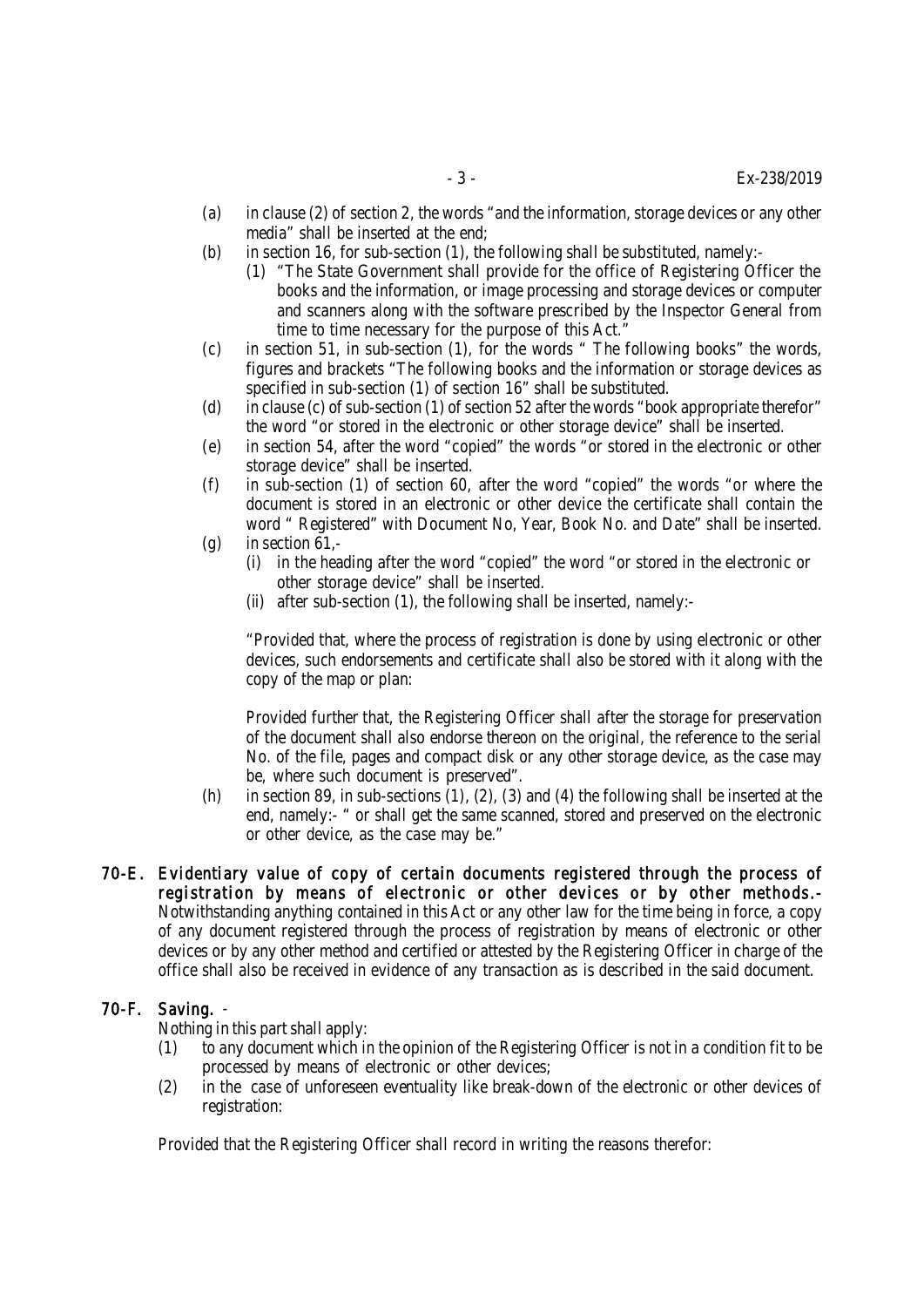#### $Ex-238/2019$  - 4 -

Provided further that the Registering Officer shall ensure that the data and images of the documents registered during the period of non-application of this part due to a break-down of electronic or other device are duly incorporated into the system, after the same is re-stored in the manner specified in the rules by the Inspector General of Registration.

- 70-G. Powers of the State Government under this Part.- Where for any reason, the State Government is satisfied that, the process of Registration by means of electronic or other device is not possible in respect of all documents in any office to which this part applies, may direct by notification publish in the official Gazette to copy such documents in the books kept in the office and in accordance with the rules made for this purpose".
- 4. Insertion of new Section 78-A: After section 78 of the Principal Act, the following section shall be inserted, namely:

"78-A. Power to reduce or remit fees.- The State Government may by rule or order publish in the Official Gazette, reduce or remit, whether prospectively or retrospectively, in the whole or any part of the territories under its administration, the fees chargeable in respect of any instrument or class of instruments, or in respect of any class of instruments when executed by or in favour of the State Government or any person or class of persons".

5. Insertion of new Section 80-A: After section 80 of the Principal Act, the following new sections shall be inserted, namely:

#### "80-A. Recovery of deficit registration fee and refund of excess fee.-

(1) Notwithstanding anything contained in section 80, after the registration of a document, if it is found that the fee payable under this Act, in relation to that document has not been paid, or has been insufficiently paid, such fee for the deficit, as the case may be, on a certificate of the Registering Officer, be recovered from the person who presented such document:

Provided that no such certificate shall be issued unless an inquiry is made and such person is given an opportunity of being heard:

Provided further that no such inquiry shall be commenced after the expiry of such period, after the date of the registration of the document, as may be specified by the State Government.

- (2) The certificate of the registering officer issued under sub-section (1) shall, subject to appeal under sub-section (3), be final.
- (3) Any person aggrieved, by certificate of the registering officer under sub-section (1), may prefer an appeal to the Registrar if it is a certificate of the Sub-Registrar, or to the Inspector-General of Registration if it is a certificate of the Registrar, and all such appeals shall be preferred within such time and be heard and disposed of in such manner as may be prescribed.
- (4) Where the Registrar finds that the amount of fee charged and paid is in excess of that which is legally chargeable and payable under this Act, he may, upon an application in writing or otherwise, refund the excess amount of fee so charged and paid.
- (5) An application for the refund of registration fee, referred to in sub-section (1), shall be made within a period of six months from the date of registration:

Provided that after the expiry of the period of six months from the date of registration, the State Government may entertain the application up to a period of one year, and direct the Registrar to refund the excess amount of fee so charged and paid within the period of six months from such direction."